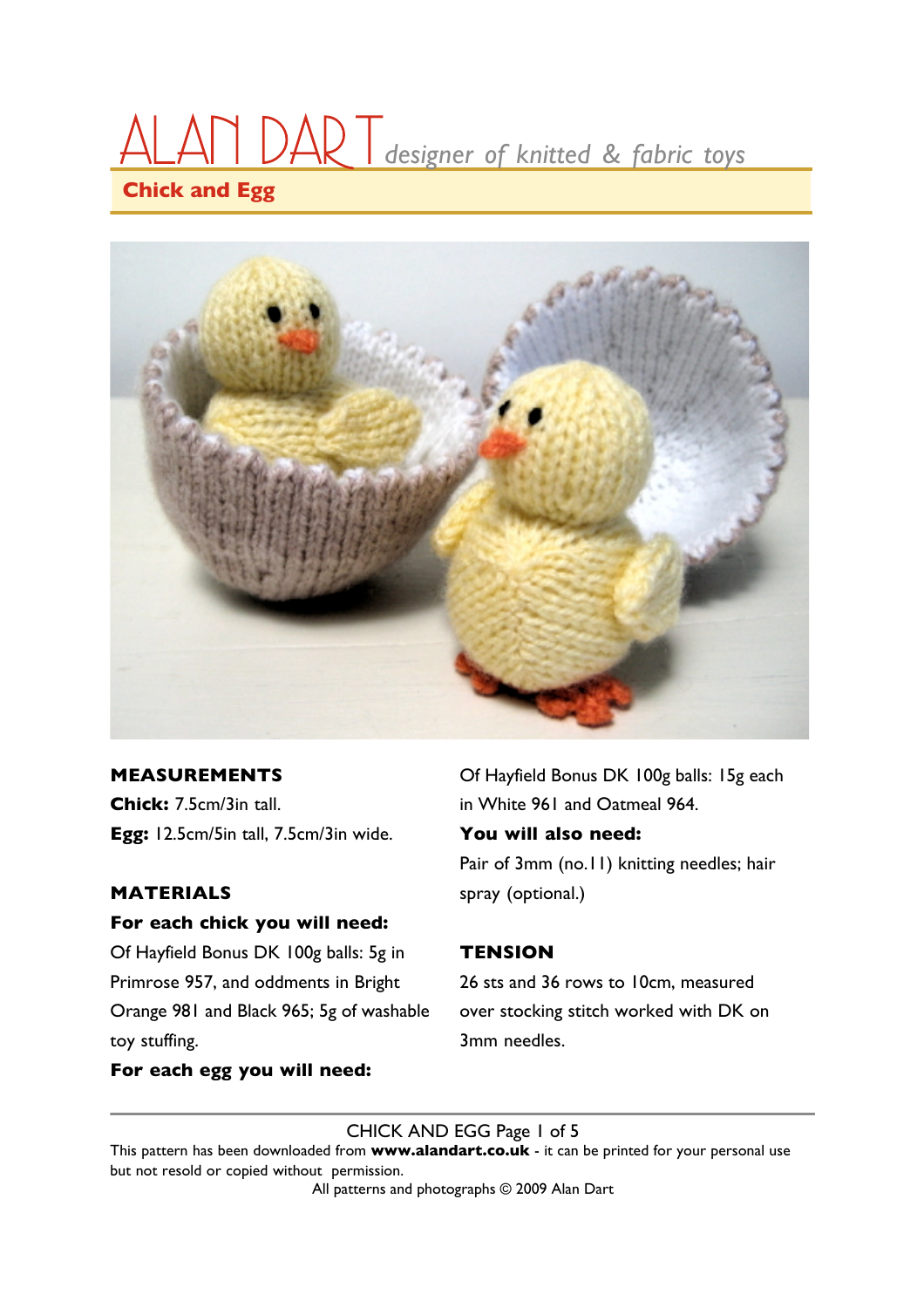

#### **ABBREVIATIONS**

 $beg = beginning; dec = decrease (by$ working 2 stitches together); inc = increase (by working into front and back of stitch);  $K = \text{knit}$ ;  $M = \text{make one stitch by}$ passing the yarn over the needle;  $P =$  purl;  $ss =$  stocking stitch;  $st(s) =$  stitch(es); SKPO = slip one, knit one, pass slipped stitch over; tog  $=$  together.

#### **IMPORTANT NOTE**

Use 3mm needles throughout and cast on by using the cable (two needle) method, beginning all pieces with a K row. Please also take time to make sure that you are familiar with the correct method of increasing before commencing, otherwise you will find that the number of stitches on your needle will not match those stated in the pattern. 'Inc 1' means to increase by working into the front and back of the next stitch, thus making two stitches from one

without leaving a hole in the knitting. This technique is sometimes referred to as KFB and is the only form of increasing that I use, so once you have mastered this you will be able to knit any of my patterns with compete confidence.

# **CHICK BODY make 1 piece**

With Primrose cast on 8 sts for tail edge and ss 4 rows.

**1st inc row:** Inc into every st to end [16] sts].

P 1 row.

2nd inc row: (Inc 1, K1) to end [24 sts]. Ss 3 rows.

**3rd inc row:** (K1, inc 1, K1) to end [32] sts].

Ss 7 rows.

Dec 1 st at beg and end of next row [30 sts].

P 1 row.

**Shape front, 1st dec row:** K 2 tog, K6, (K 2 tog, K2) four times, K4, K 2 tog [24 sts].

Dec 1 st at beg and end of next row [22 sts].

**2nd dec row:** K 2 tog, K4, (K 2 tog, K1) four times, K2, K 2 tog [16 sts]. Dec 1 st at beg and end of next row [14]

sts].

**3rd dec row:** K 2 tog, K1, (K 2 tog) four times, K1, K 2 tog [8 sts].

#### CHICK AND EGG Page 2 of 5

This pattern has been downloaded from **www.alandart.co.uk** - it can be printed for your personal use but not resold or copied without permission.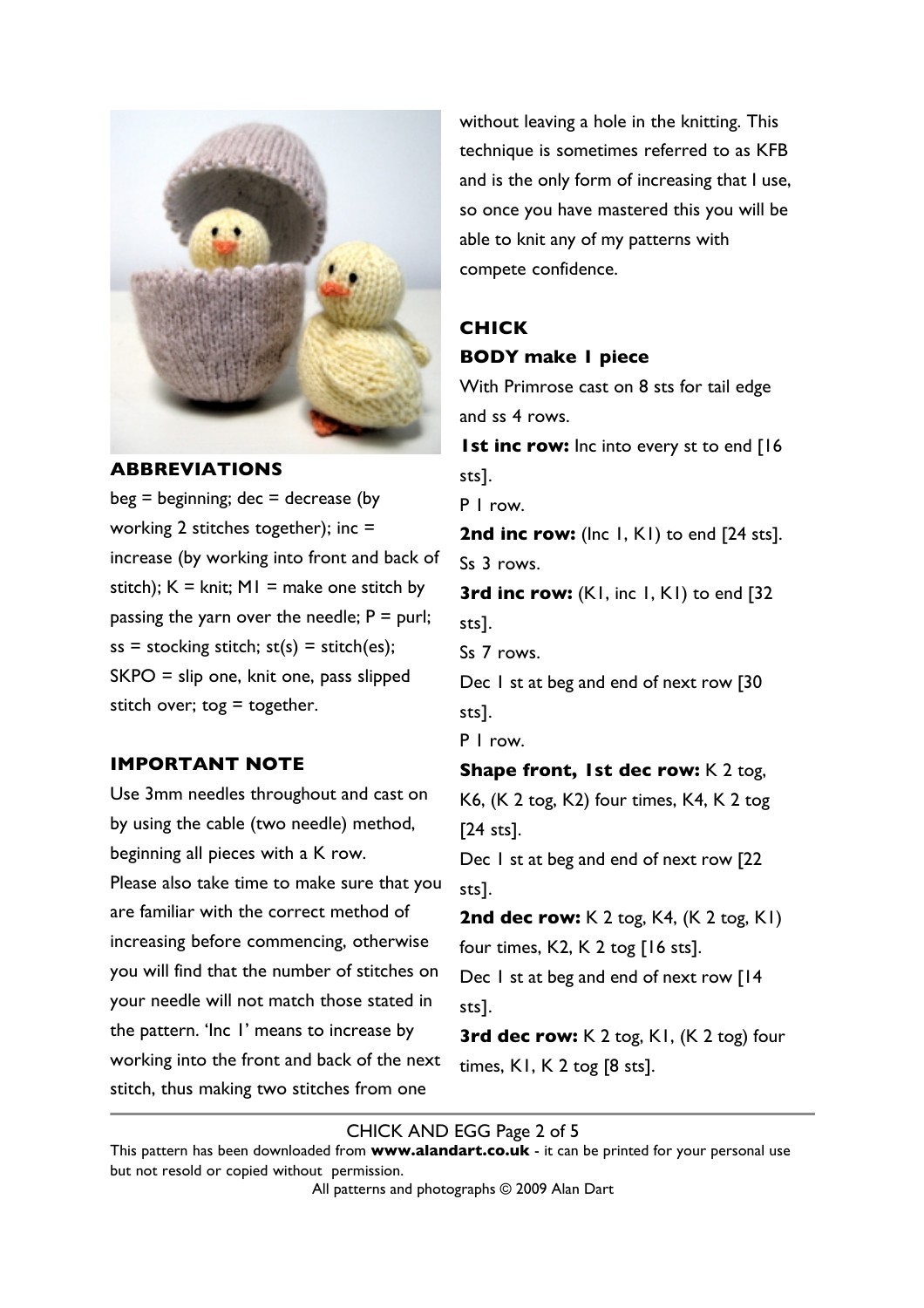Break yarn, leaving a long end. Thread through sts on needle, draw up tightly and fasten off.

#### **HEAD make 1 piece**

With Primrose cast on 18 sts for base edge and ss 2 rows. **Inc row:** (KI, inc I, KI) to end [24 sts]. Ss 7 rows. **1st dec row:** (K1, K 2 tog, K1) to end  $[18$  sts]. P 1 row. 2nd dec row: (K1, K2 tog) to end [12 sts]. Break yarn, leaving a long end. Thread through sts on needle, draw up tightly and fasten off.

#### **WINGS make 2 pieces**

With Primrose cast on 6 sts for tip edge and ss 2 rows.

**Inc row:** (Inc 1, K1, inc 1) twice [10 sts]. Ss 5 rows.

**Dec row:** (SKPO, K1, K 2 tog) twice [6] sts].

Break yarn, leaving a long end. Thread through sts on needle, draw up tightly and fasten off.

# **BEAK make 1 piece**

With Bright Orange cast on 2 sts. Cast off.

#### **FEET make 4 pieces**

With Bright Orange cast on 6 sts. Cast off.



# **EGG**

**SHELL make 2 pieces** With White cast on 12 sts for base edge of

lining and ss 2 rows.

**1st inc row:** Inc into every st to end [24 sts].

P 1 row.

2nd inc row: (Inc I, KI) to end [36 sts]. Ss 3 rows.

**3rd inc row:** (K1, inc 1, K1) to end [48] sts].

Ss 5 rows.

**4th inc row:** (K1, inc 1, K2) to end [60] sts].

Ss 9 rows.

# **Work eyelet fold line, next row:**

Change to Oatmeal and (M1, K 2 tog) to end [60 sts]. Ss 13 rows. **1st dec row:** (K2, K 2 tog, K1) to end

[48 sts].

# CHICK AND EGG Page 3 of 5

This pattern has been downloaded from **www.alandart.co.uk** - it can be printed for your personal use but not resold or copied without permission.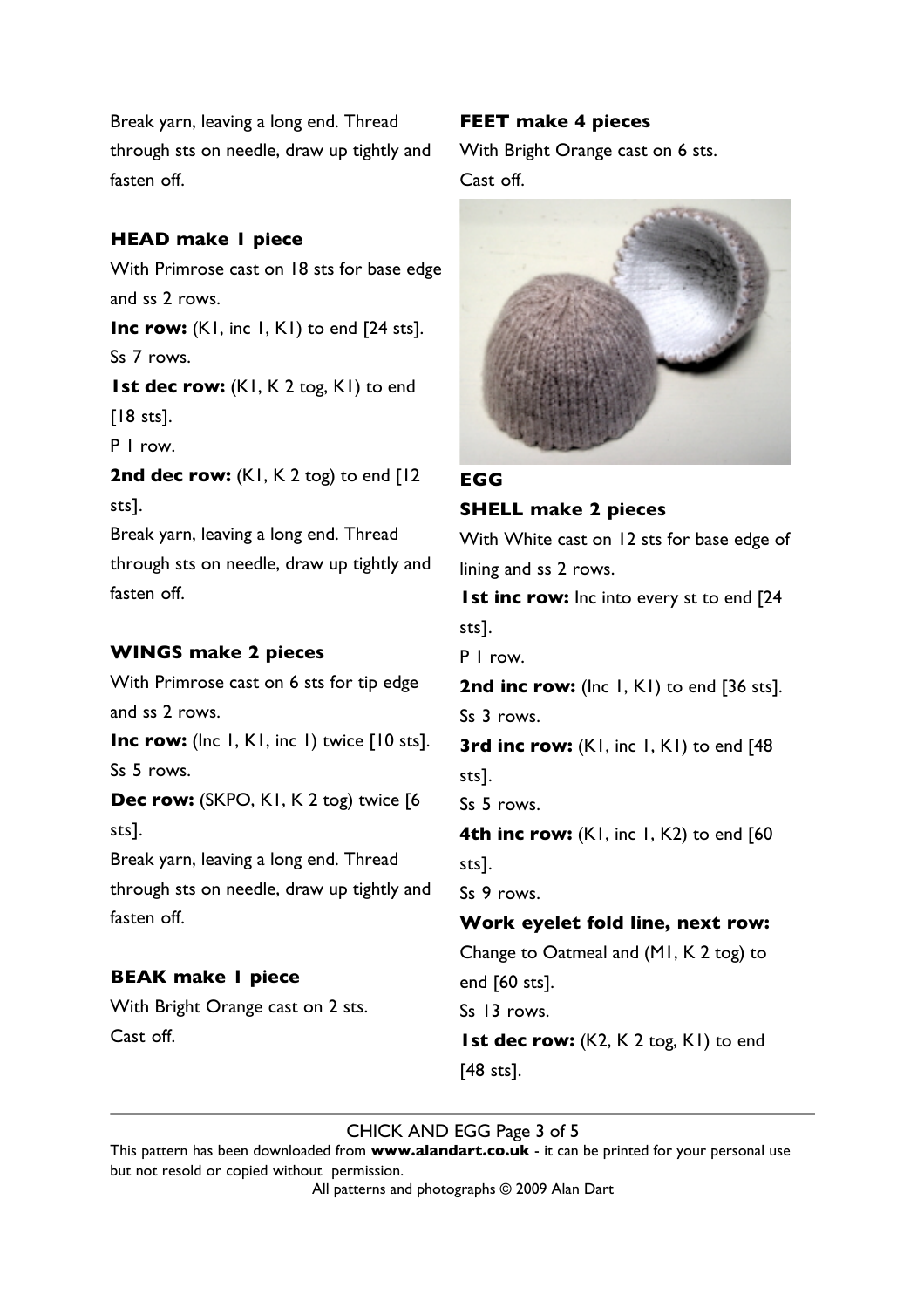Ss 5 rows.

2nd dec row: (K1, K2 tog, K1) to end [36 sts].

Ss 3 rows.

**3rd dec row:** (K1, K2 tog) to end [24 sts].

P 1 row.

**4th dec row:** (K 2 tog) to end [12 sts]. Break yarn, leaving a long end. Thread through sts on needle, draw up tightly and fasten off.

# **TO MAKE UP**

Unless otherwise specified, sew seams and join pieces using mattress stitch, working with right side of knitting uppermost. A one stitch knitted seam turning has been allowed on most pieces to accommodate this method.



To make chick, first work a gathering thread through every stitch along tail end of body, draw up tightly and fasten off, then join side edges, stopping 2.5cm/1in away from gathered front edge. Stuff body firmly, then join remainder of seam. This seam

will run along underside of body. Starting at gathered top point, join side edges of head, leaving base edge open, stuff firmly, then position and sew base edge to body.

With knit side outermost, fold each wing in half and oversew open edges together, then position and sew wings to body sides.



For each foot, take two strips and hold together in a cross shape with a few stitches, then bend uppermost strip into a V shape to form three toes at front of foot and hold in position with a couple more stitches. Repeat with remaining foot strips, then pin feet in position at base of body, checking that chick stands correctly, sew in place and remove pins.

Mark eye positions on head with pins. placing 2 knitted stitches apart. Take a length of Black yarn and carefully draw out a single strand. Use the remaining 2 strands

# CHICK AND EGG Page 4 of 5

This pattern has been downloaded from **www.alandart.co.uk** - it can be printed for your personal use but not resold or copied without permission.